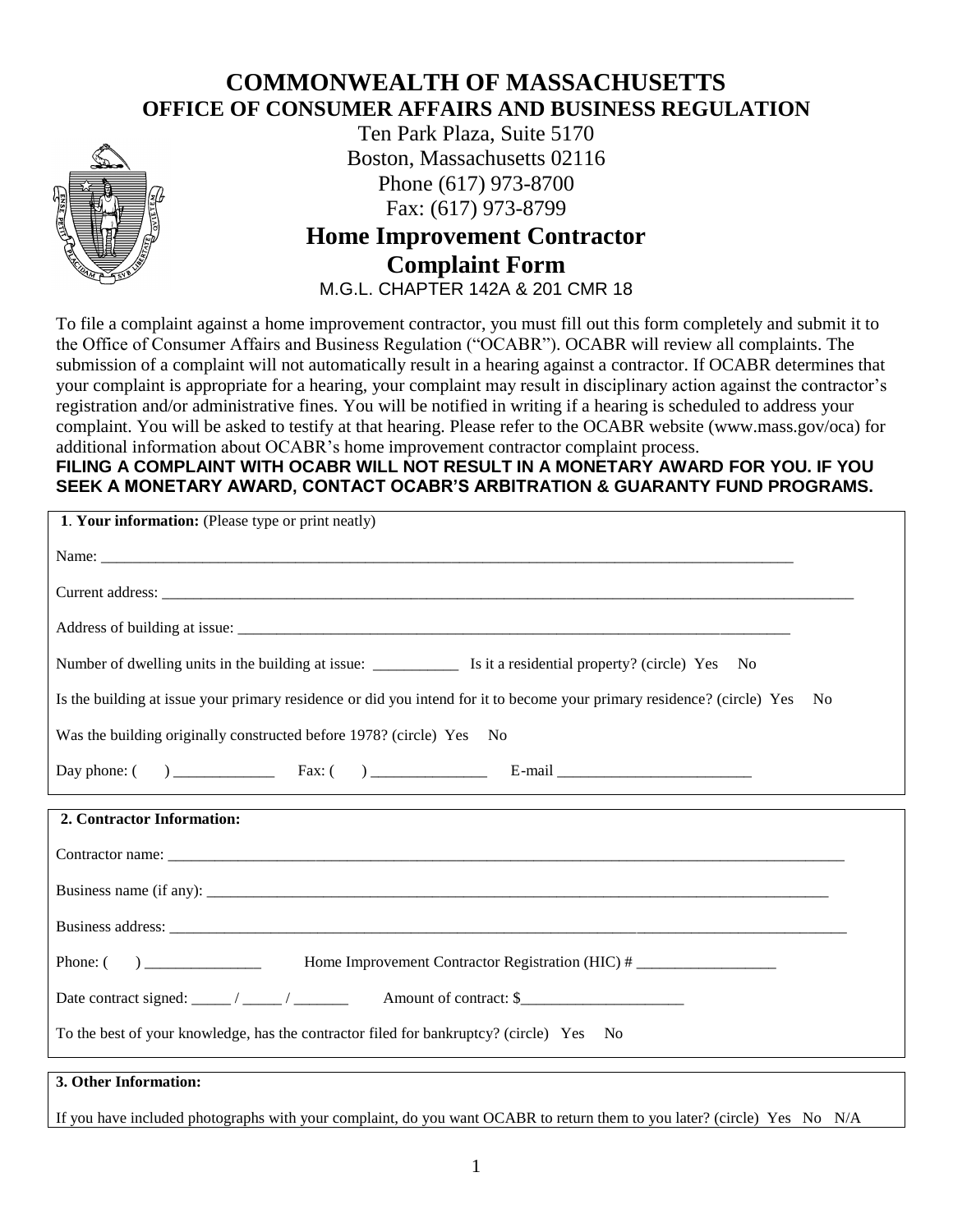**4. Complaint Information:** Please circle the number of any of the following acts that you allege took place in your dealings with the contractor. You must circle at least one allegation.

1. Operating without a certificate of registration;

2. Abandoning or failing to perform, without justification, any contract or project engaged in or undertaken by a registered contractor or subcontractor, or deviating from or disregarding plans or specifications in any material respect without the consent of the owner;

3. Failing to credit to the owner any payment they have made to the contractor or his salesperson in connection with a residential contracting transaction;

4. Making any material misrepresentation in the procurement of a contract or making any false promise of a character likely to influence, persuade or induce the procurement of a contract;

5. Knowingly contracting beyond the scope of the registration as a contractor or subcontractor;

6. Acting directly, regardless of the receipt or the expectation of receipt of compensation or gain from the mortgage lender, in connection with a residential contracting transaction by preparing, offering or negotiating; or attempting to or agreeing to prepare, arrange, offer or negotiate a mortgage loan on behalf of a mortgage lender;

7. Acting as a mortgage broker or agent for any mortgage lender;

8. Publishing, directly or indirectly, any advertisement relating to home construction or home improvements which does not contain the contractor's or subcontractor's certificate of registration number or which does contain an assertion, representation or statement of fact which is false, deceptive, or misleading;

9. Advertising in any manner that a registrant is registered under this chapter unless the advertisement includes an accurate reference to the contractor's or subcontractor's certificate of registration;

10. Violation of the building laws of the commonwealth or of any political subdivision thereof; *If your complaint alleges structural violations of Massachusetts State Building Code, those allegations will be referred to the Board of Building Regulations and Standards(BBRS), within the Department of Public Safety (DPS), for possible action against the contractor's construction supervisor license or you may proceed by filing your own separate complaint to DPS/BBRS*

11. Misrepresenting a material fact in obtaining a certificate of registration;

12. Failing to notify the OCABR of any change of trade name or address as required by section thirteen;

13. Conducting a residential contracting business in any name other than the one in which the contractor or subcontractor is registered;

14. Failing to pay for materials or services rendered in connection with his operating as a contractor or subcontractor where he has received sufficient funds as payment for the particular construction work, project or operation for which the services or materials were rendered or purchased;

15. Failing to comply with any order, demand or requirement lawfully made by the administrator or fund administrator under and within the authority of this chapter;

16. Demanding or receiving payment in violation of clause (6) of paragraph (a) of section (2), which states: "Any deposit required under the contract to be paid in advance of the commencement of work under said contract shall not exceed the greater of one-third of the total contract price or the actual cost of any materials or equipment of a special order or custom made nature, which must be ordered in advance of the commencement of work, in order to assure that the project will proceed on schedule. No final payment shall be demanded until the contract is completed to the satisfaction of the parties thereto;"

17. Violating any other provision of Chapter 142A. (Please specify below)

- a. Failing to present the homeowner with a written contract for residential contracting work exceeding \$1,000 as required by section 2
- b. Failing to include required terms in a written contract for residential contracting work exceeding \$1,000 as required by section 2
- c. Other provisions of Chapter 142A (please specify in your detailed narrative in Section 5 of this form)